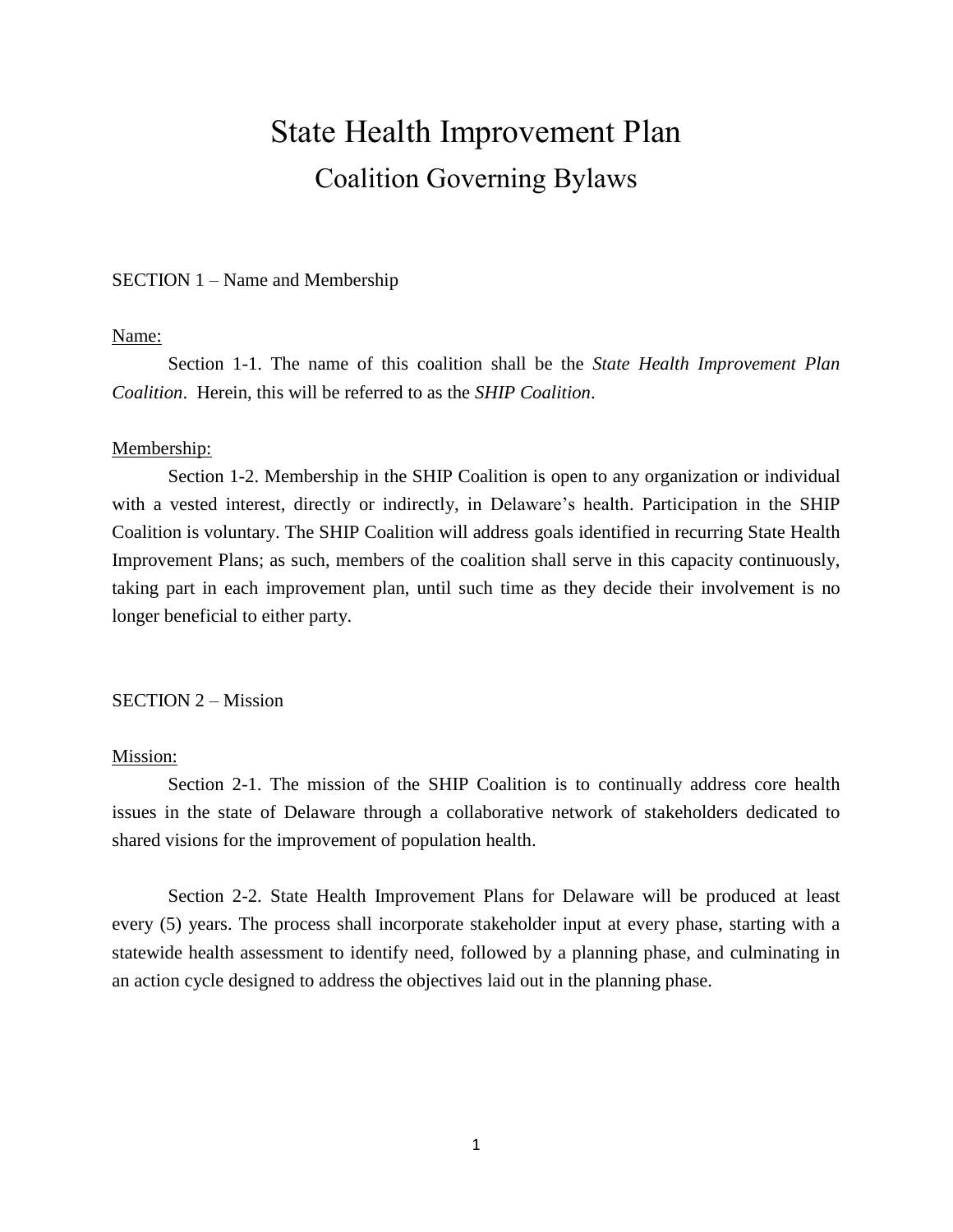## SECTION 3 – Structure & Governance

Section 3-1. Delaware's State Health Improvement Plan was initiated by the Delaware Department of Health and Social Services' Division of Public Health. In 2014 the Division of Public Health partnered with the Delaware Public Health Institute to manage the initiative.

Section 3-2. On behalf of the Division of Public Health, the Delaware Public Health Institute will act as the primary facilitator for the work of the State Health Improvement Plan and the SHIP Coalition.

Section 3-3. In this capacity, the Delaware Public Health Institute will be responsible for administrative activities and coalition governance through a Delaware Public Health Institute board State Health Improvement Plan subcommittee, in addition to various support staff. This subcommittee is made up of individuals with extensive experience in the fields of public health and healthcare administration, and as a group will constitute the governing body of the coalition. They will meet once every quarter, convening in person or by telephone, and will maintain steady communication with the SHIP Coalition support staff to ensure the coalition's continued progress and success.

Section 3-4. The Delaware Public Health Institute shall be responsible for, and have the authority to, form provisional and ad hoc committees as necessary. These committees may be formed to address any matter related to the State Health Improvement Plan's continuation and success, such as a committee to design or improve the periodic health assessments necessary to informing changes in focus or strategy, among others.

Section 3-5. The overarching goals of the State Health Improvement Plan action phase are comprised of subsidiary strategies of a more narrow scope. Each strategy shall have a dedicated workgroup of voluntary stakeholders who shall be responsible for defining the objectives of each strategy, as well as aid in the implementation of the aforementioned objectives.

Section 3-6. Each strategy workgroup shall have a strategy leader, chosen from within the workgroup or by the coalition leadership, to manage the activities and objectives of the workgroups. Strategy leaders shall be responsible for holding and facilitating quarterly workgroup meetings and submitting reports to the Delaware Public Health Institute on changes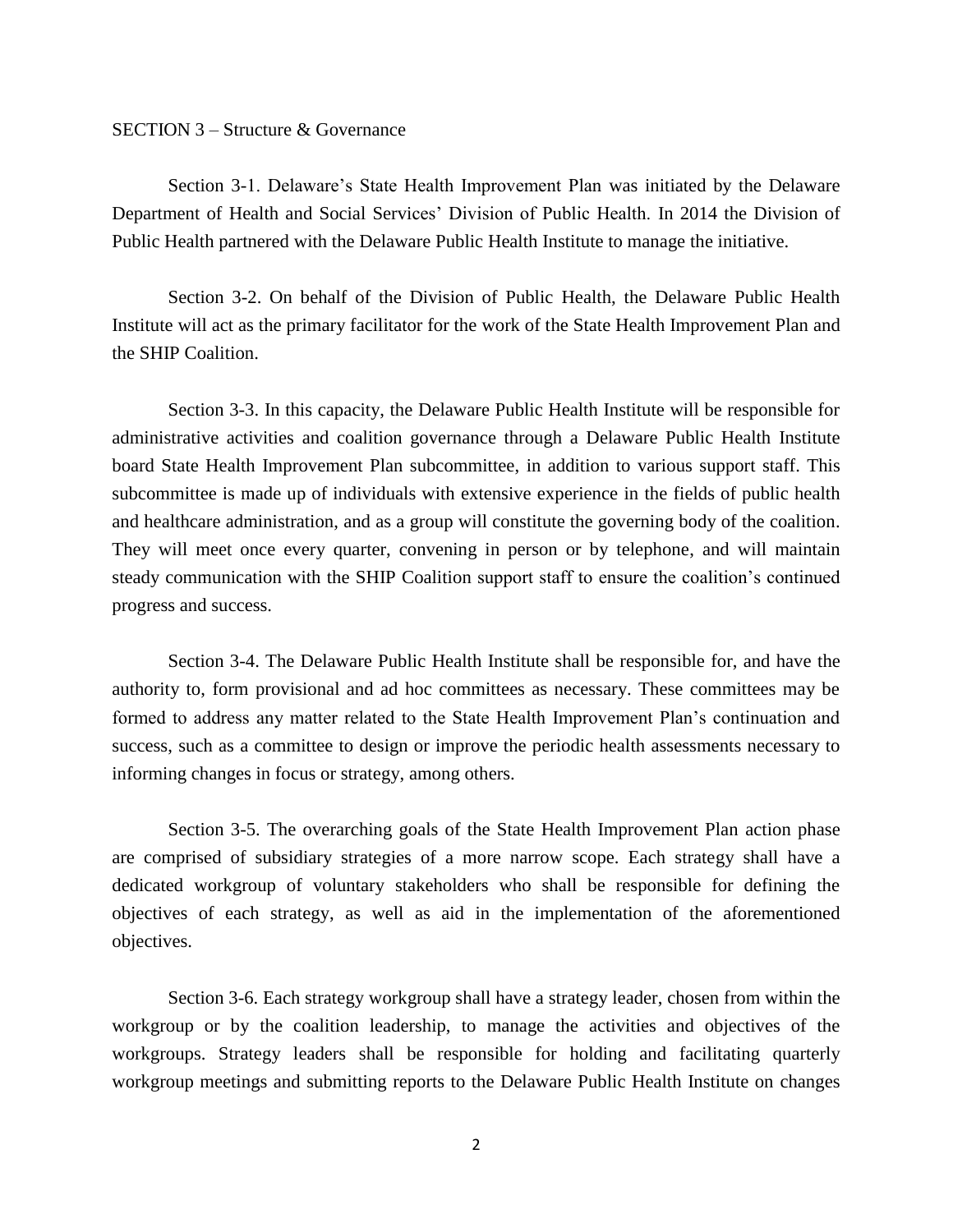in strategy, accomplishments, and any activities associated with the implementation of the State Health Improvement Plan.

Section 3-7. In the event that a strategy leader is unable to organize or attend quarterly workgroup meetings there shall exist a deputy strategy leader to perform such duties in their absence. The deputy strategy leader will have the responsibilities of chairing whenever the strategy leader is not present. The deputy strategy leader will also assist in other responsibilities of the strategy leader. Each workgroup shall elect a deputy strategy leader for this purpose.

Section 3-8. In the event of a strategy leader who fails to perform his/her duties, the Delaware Public Health Institute will determine if action needs to be taken including, but not limited to, replacing the strategy leader. In the event that the strategy leader fails to meet his/her obligation, the deputy strategy leader will perform the duties of the strategy leader including those mentioned above.

Section 3-9. In the event that a strategy leader withdraws or fails to adequately perform his/her duties, and the deputy strategy leader is unable to take on such responsibilities, the Delaware Public Health Institute board subcommittee or support staff shall appoint an acting strategy leader until such time as the workgroup is able to meet to elect a new strategy leader.

# SECTION 4 – Meetings

Section 4-1. Meetings of the broad coalition shall be held every six months. It shall be the responsibility of the Delaware Public Health Institute to give notices of the location, date and time of such meetings to each member of the SHIP Coalition at least one month prior to each of these meetings. The Delaware Public Health Institute shall prepare an agenda of business scheduled for deliberation prior to each meeting. The minutes from the previous meeting shall be included with each agenda. The agenda shall be distributed to the members of the SHIP Coalition one week prior to a scheduled meeting. In addition to providing a forum for stakeholders to share ideas and communicate opportunities with other coalition members, these meetings will be held to track the progress of the State Health Improvement Plan, consider new data sources, review newly collected data, consider changing assets and resources and to conduct additional data analysis.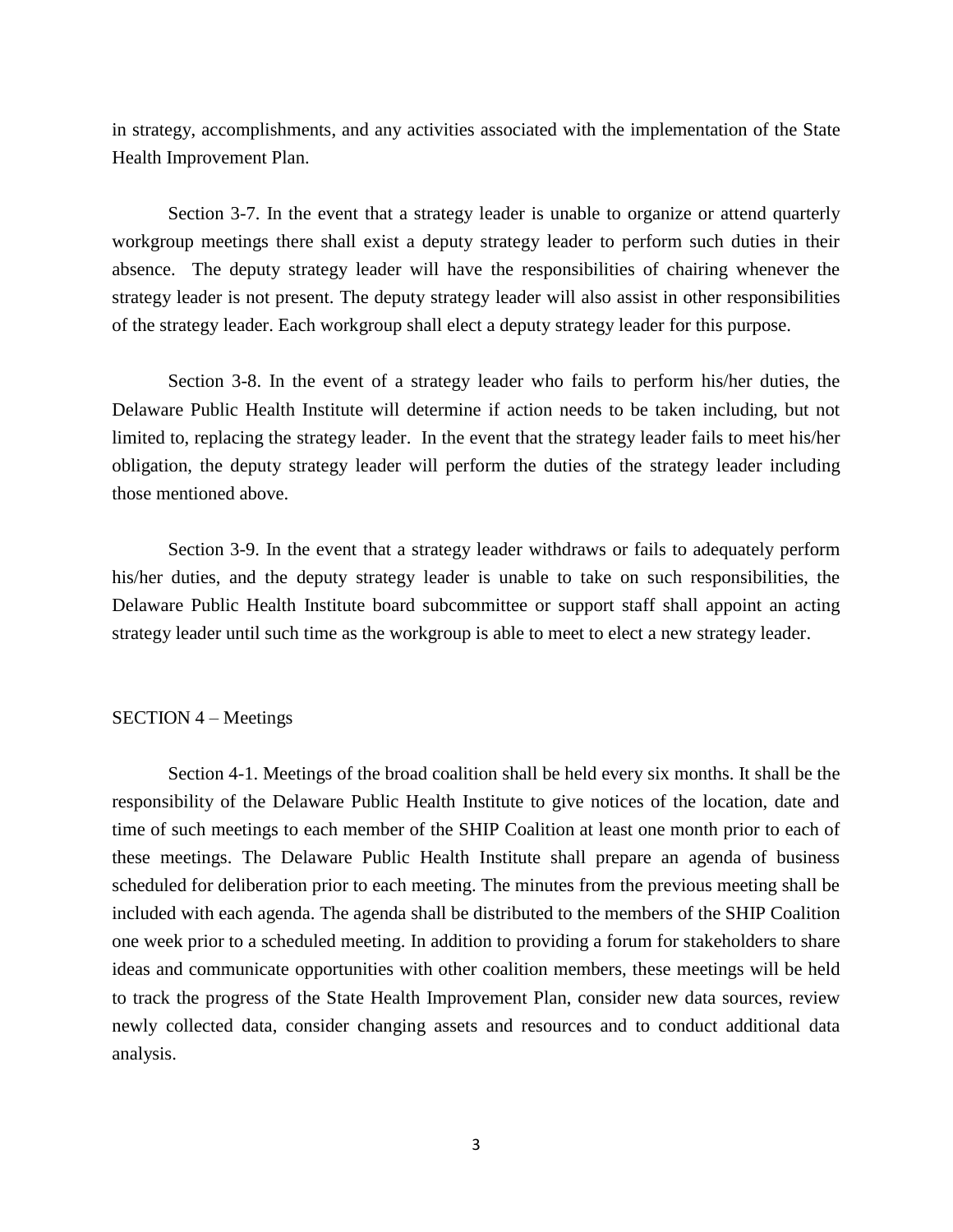Section 4-2. Workgroup meetings will be held on a quarterly basis, and it shall be the responsibility of the respective strategy leaders to organize and facilitate such meetings. The strategy leader shall prepare an agenda of business scheduled for deliberation prior to each meeting. The minutes from the previous meeting shall be included with each agenda. The agenda shall be distributed to the members of the workgroup and the Delaware Public Health institute one week prior to a scheduled meeting. These meetings will be held to provide workgroups with the opportunity to coordinate efforts, evaluate strategy, and share accomplishments. The Delaware Public Health Institute shall exercise oversight over the organization of workgroup meetings.

Section 4-3. Special meetings may be called or requested by the Delaware Public Health Institute board subcommittee or support staff as they become necessary. It shall be the responsibility of the Delaware Public Health Institute to give notice of the location, date and time of such meetings to each SHIP Coalition member whose presence is requested at least two weeks prior to such meetings.

Section 4-4. An overview of coalition meetings shall be kept by the support staff of the Delaware Public Health Institute, and shared with the coalition subsequent to all meetings.

Section 4-5. Minutes of workgroup meetings shall be kept by a group member designated by the strategy leader, and shall be shared with the workgroup in addition to the support staff of the Delaware Public Health Institute subsequent to all meetings.

#### SECTION 5 – Support

Section 5-1. The Delaware Public Health Institute shall maintain membership information of the SHIP Coalition. This shall occur in conjunction with monthly communications to the SHIP Coalition updating members on all State Health Improvement Plan activities.

Section 5-2. The Delaware Public Health Institute shall oversee the development, documentation, and implementation of a process to conduct a state health assessment, followed by a revised State Health Improvement Plan, at least every (5) years. Stakeholder input will be solicited at the semiannual coalition events, and additionally through regular communications between such events.